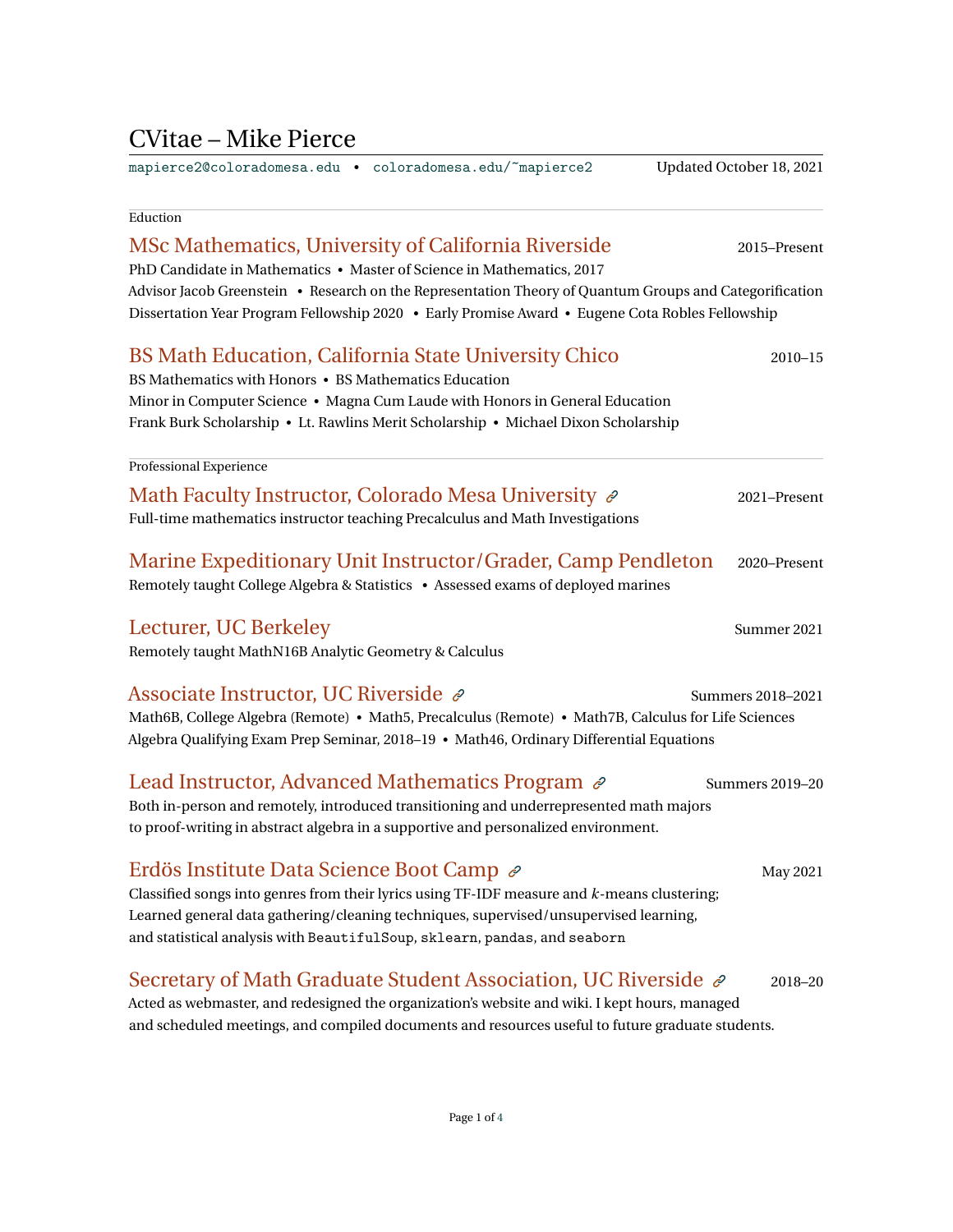Publications & Presentations

#### Papers and Preprints

*Six Variations on a Theme: Almost Planar Graphs* Lipton, Mackall, Mattman, Pierce, Robinson, Thomas, Weinschelbaum Involve, a Journal of Mathematics 11-3 (2018), 413–448. [msp.org/involve/2018/11-3/p03.xhtml](https://msp.org/involve/2018/11-3/p03.xhtml)

*The*  $K_{n+5}$  and  $K_{3^2,1^n}$  *families are obstructions to n-apex* Thomas W. Mattman, Mike Pierce Appears in Contemporary Mathematics 689; 2017 [doi.org/10.1090/conm/689](https://doi.org/10.1090/conm/689)

*Classifying the Finite Set of Minor-Minimal Non-Apex Graphs* Mike Pierce, supervised by Dr. Thomas Mattman; CSU Chico Honors Thesis in Mathematics, 2014 [www.csuchico.edu/~tmattman/mpthesis.pdf](http://www.csuchico.edu/~tmattman/mpthesis.pdf)

### Selected Presentations

| The Hall Algebra Approach to Quantum Folding       | Model Theory, and the Ax-Grothendieck Theorem      |
|----------------------------------------------------|----------------------------------------------------|
| Young Researchers Seminar, RT Trimester            | Graduate Student Seminar                           |
| Institut Henri Poincaré in Paris, 2020             | UC Riverside 2018                                  |
| Introduction to Quiver Varieties                   | <b>Functional Programming in Mathematica</b>       |
| Graduate Representation and Lie Theory Seminar     | Graduate Student Seminar                           |
| UC Riverside 2019                                  | UC Riverside 2017                                  |
| Bergman's Diamond Lemma                            | Examples of Obstructions to Apex Graphs, Edge-Apex |
| <b>Representation Theory Seminar</b>               | Graphs, and Contraction Apex Graphs                |
| UC Riverside 2018                                  | International Workshop on Spatial Graphs           |
| Examining the Proof of the Ax-Grothendieck Theorem | Waseda University in Tokyo 2016                    |
| Algebraic Geometry Seminar                         |                                                    |
| UC Riverside 2018                                  |                                                    |

## Selected Software Projects

*Minor-Minimal Graph Functions Package* (Mathematica) A package containing tools, written in the functional programming style, related to finding the forbidden minors of a given graph property, specifically the properties apex, edge-apex, and contraction-apex.

*Useful Haskell Module* (Haskell) A collection of functions I've written to solve some recreational math and programming challenges.

*Wye-Triangle-Wye Graph Transforms Package* (Mathematica) A package for performing triangle-wye and wye-triangle transforms on simple undirected graphs.

*Mathematics Conference Website Template* (HTML/CSS)  $\mathcal{E}$ A template website designed for a small academic conference with support for displaying mathematics.

All of these projects can be found on my Github at [github.com/mikepierce](https://github.com/mikepierce).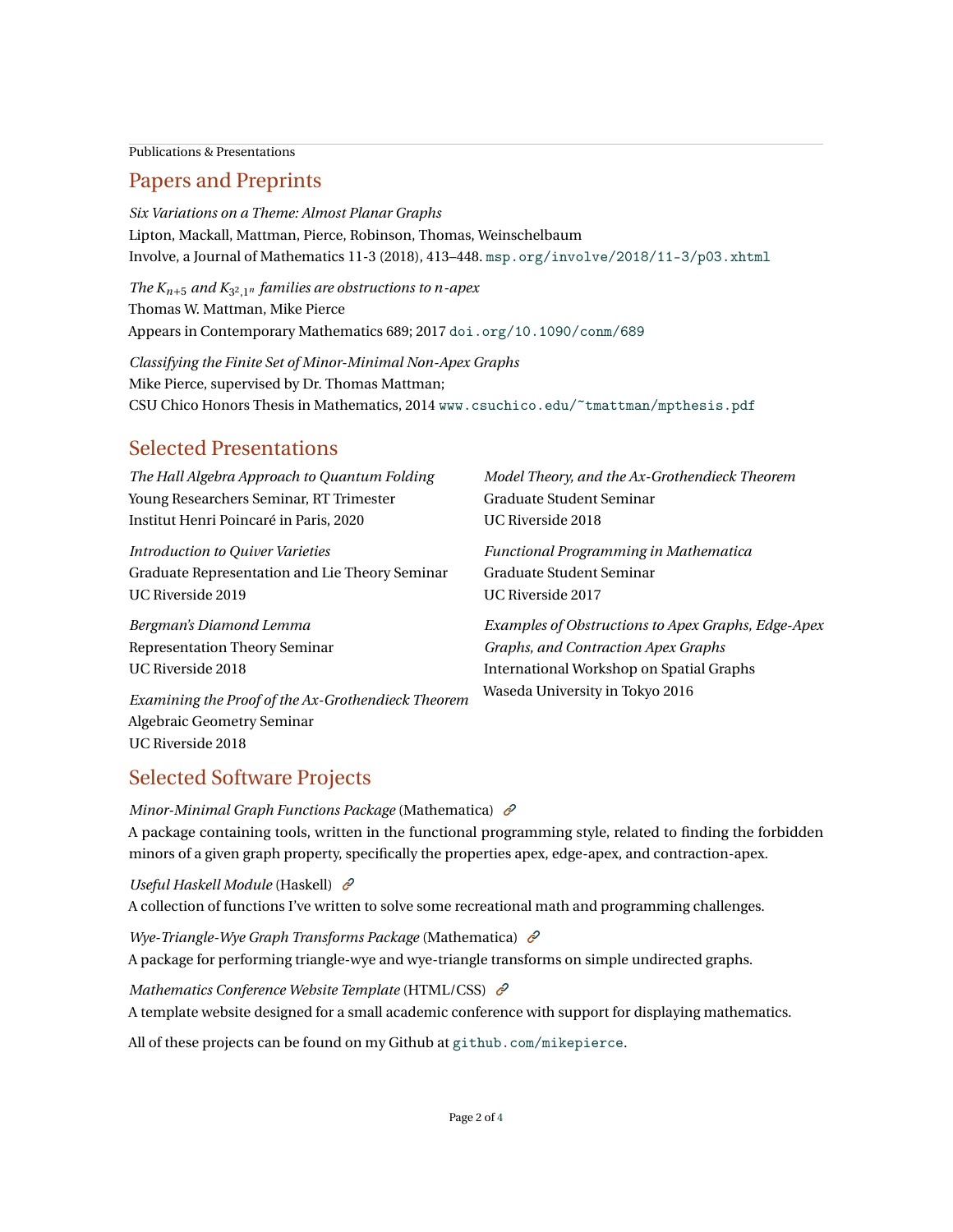Professional Activities & Service

#### Academic Activities and Service

Facilitated a reading/research course about persistent homology and topological data analysis, 2020  $\mathcal{O}$ Participated in and presented in the UCR University Teaching Certificate Program, 2020  $\mathcal{O}$ Recipient of the Graduate Student Diversity Certificate, 2019  $\mathcal{C}$ Authored a blog post detailing how to create accessible documents for the classroom  $\mathscr{O}$ Facilitated a reading course of Kac and Cheung's *Quantum Calculus* with undergraduate students, 2019 Organized the Graduate Student Lie & Representation Theory Seminar, 2019–20 Worked as an organizer, webmaster, and website designer for the MathConnections Conference, 2018 & 19  $\mathcal O$ Co-organized and worked as webmaster for the UCR Graduate Student Seminar, 2017–18  $\mathcal{O}$ 

#### Department and Administrative Service

Volunteered as UCR Math Department Recruitment Ambassador to SACNAS, 2019-20  $\mathcal O$ Served as UC Riverside's Election Coordinator for the UAW 2865, 2019  $\mathcal{L}$ Administrated, redesigned, and contributed to the UCR Math Wiki and MathGrad Wiki, 2019–20  $\mathcal O$ Volunteered to host for *Preview Day* for prospective incoming UC Riverside graduate students, 2019 Volunteered as a student representative on the UCR Math Department *Faculty Candidate Hiring Panel*, 2019 First-Aid/CPR/AED certified  $\mathcal{C}$ 

#### Links and Online Profiles

[coloradomesa.edu/~mapierce2](https://org.coloradomesa.edu/~mapierce2/) My personal website at CMU, where I host teaching materials and other projects.

[math.ucr.edu/~mpierce](https://math.ucr.edu/~mpierce/) My personal website from UC Riverside, where I host teaching materials and other projects.

[github.com/mikepierce](https://github.com/mikepierce) My GitHub page with all my coding projects.

[math.ucr.edu/~mpierce/video-portfolio](https://www.youtube.com/playlist?list=PLksTjwEn7yYpbM9zg1e2KLwwIfhfBHcG2) A selection of recordings of my teaching on YouTube.

[math.stackexchange.com/users/167197/mike-pierce](http://math.stackexchange.com/users/167197/mike-pierce?tab=profile) My contributions to the Math Stack Exchange site.